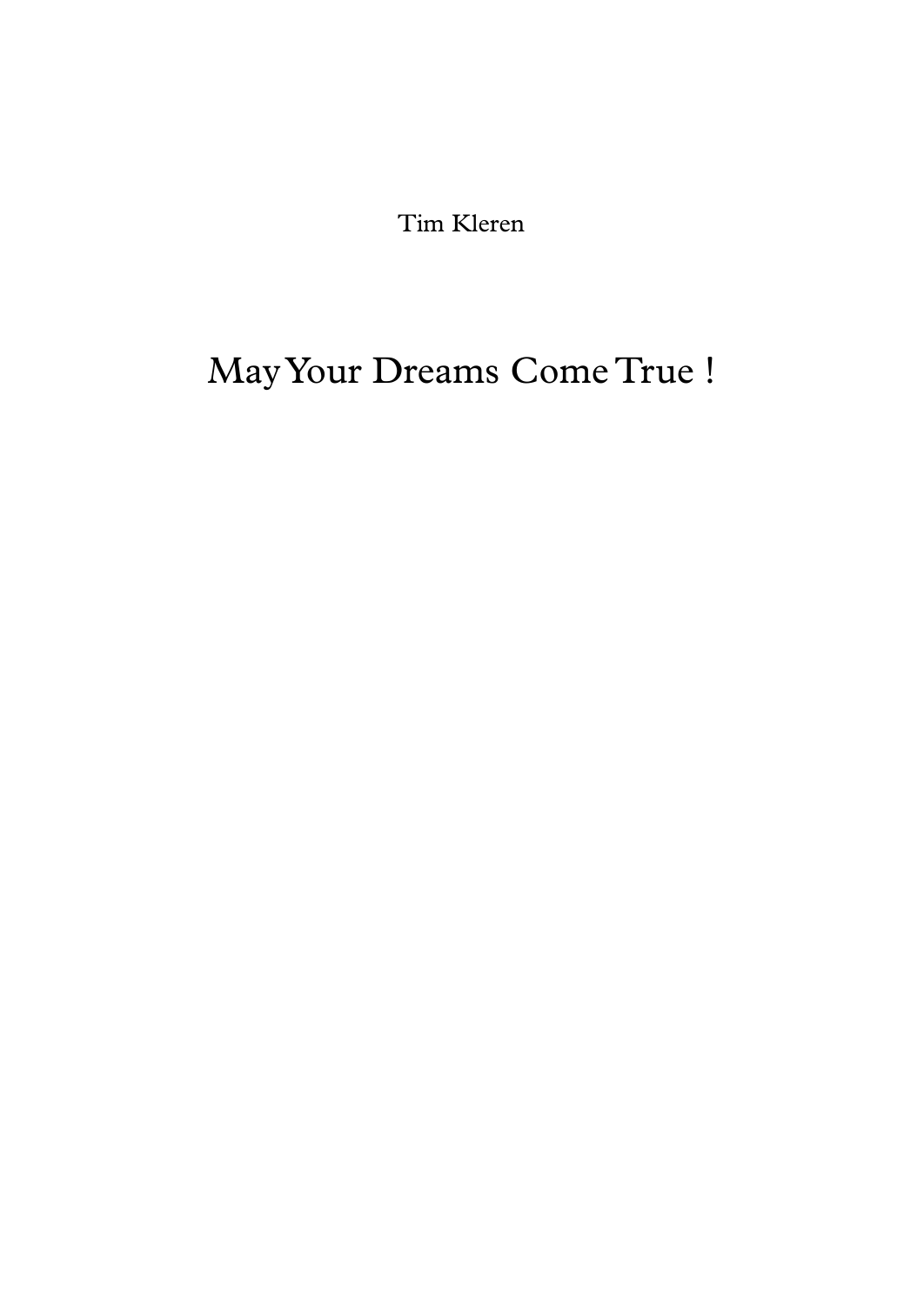Instrumentation:

Flute in C Oboe in C Bassoon in C

Clarinet 1 in Bb Clarinet 2 in Bb Bass Clarinet in Bb

Sax. Alt 1 in Eb Sax. Alt 2 in Eb Sax.Tenor in Bb Sax.Baritone in Eb

Flügelhorn 1 in Bb Flügelhorn 2 in Bb

Horn in F

Trumpet 1 in Bb Trumpet 2 in Bb

Trombone 1 in C Trombone 2 in C

Euphonium in C Tuba in C

Percussion 1 (Drumset) Percussion 2 (Woodblock, Susp. Cymb. ) Mallets (Glockenspiel, Xylophone) Timpani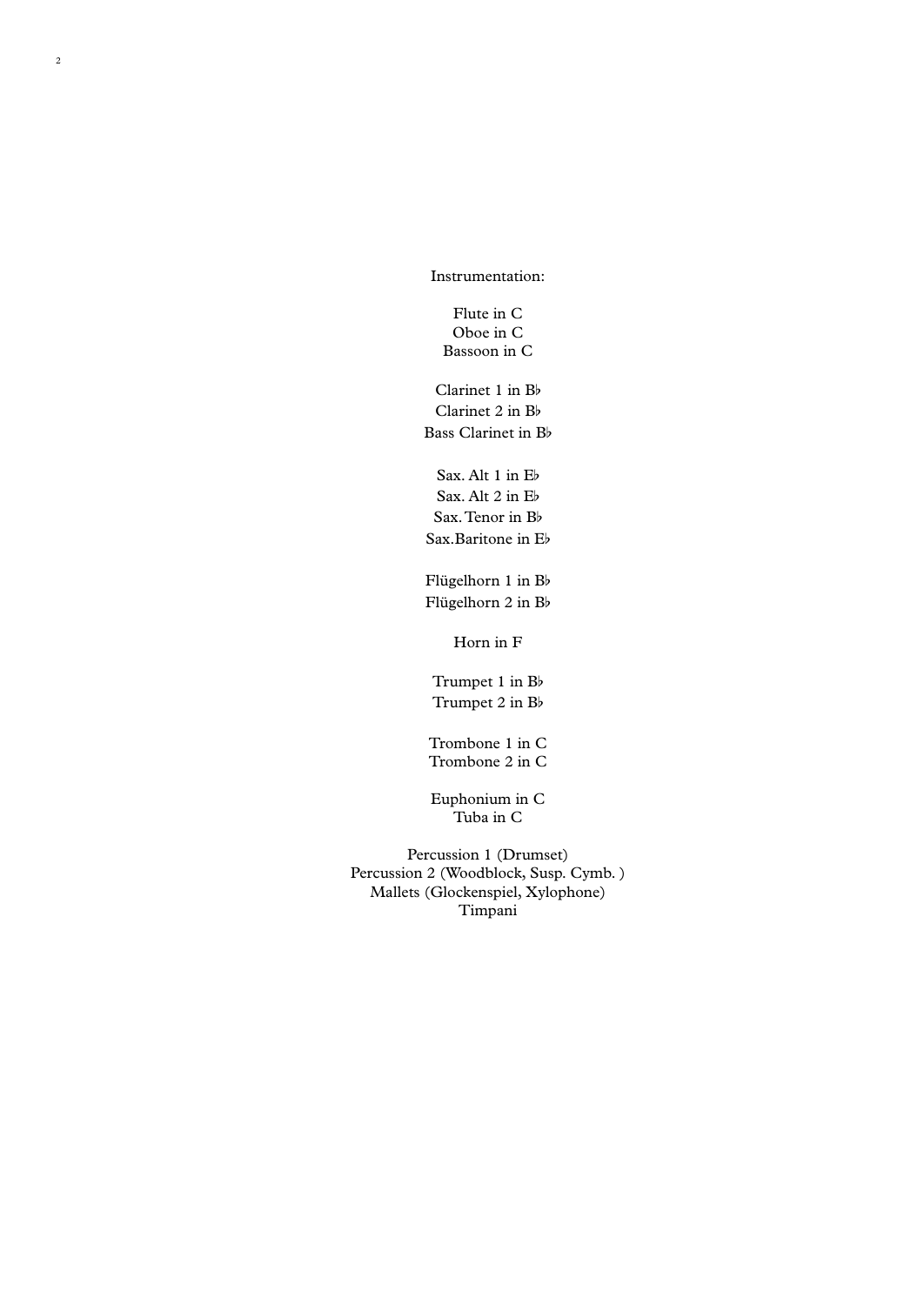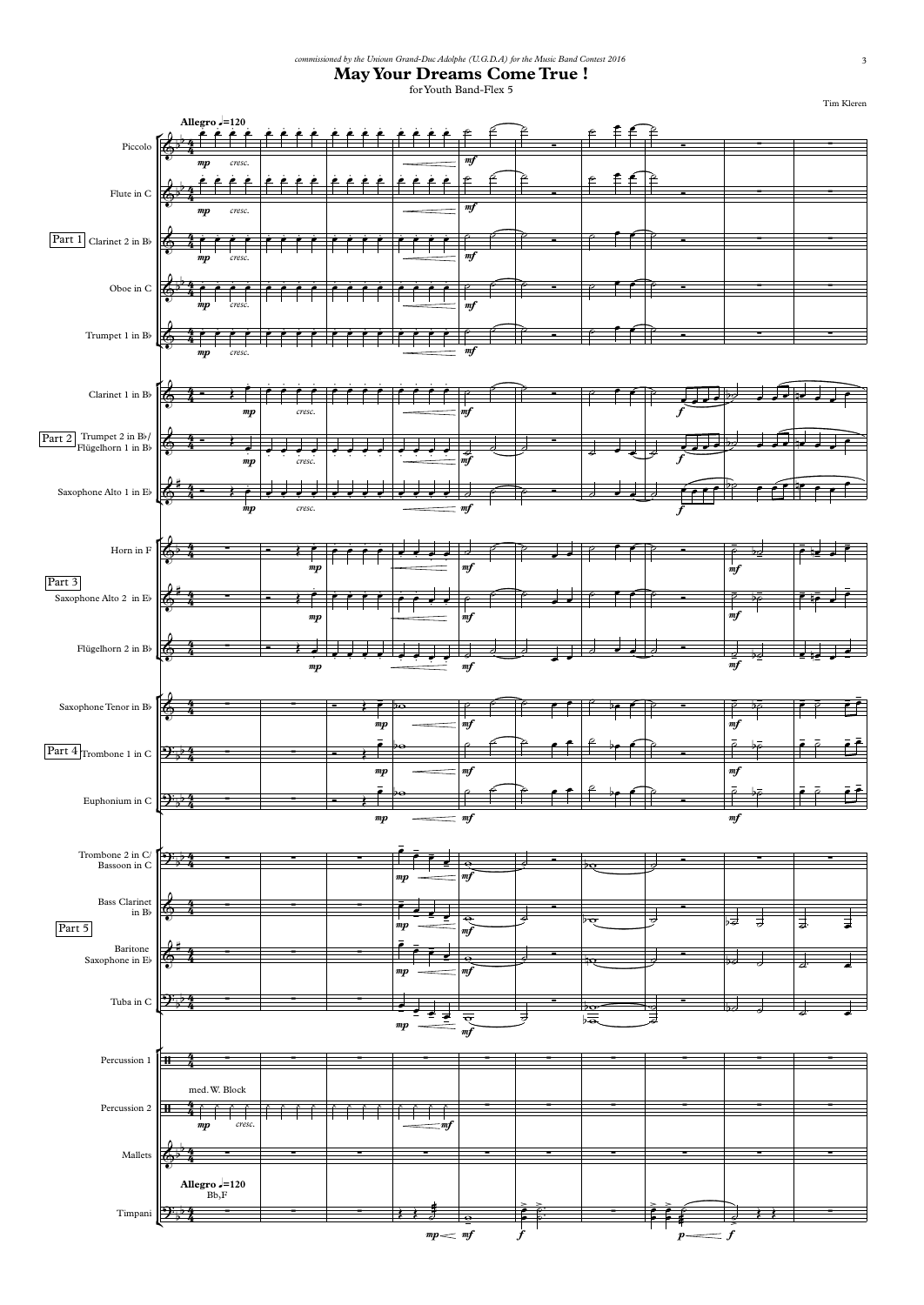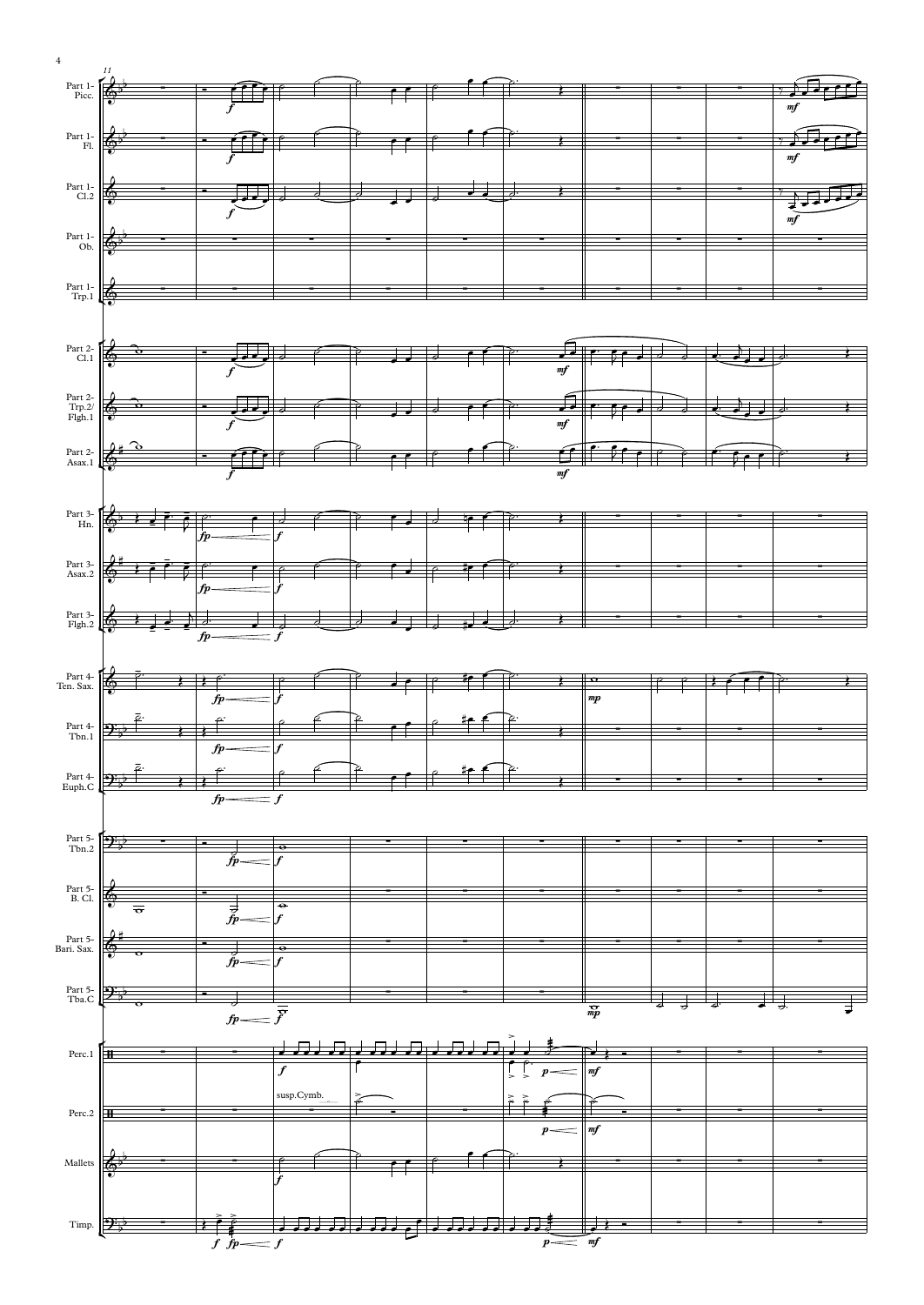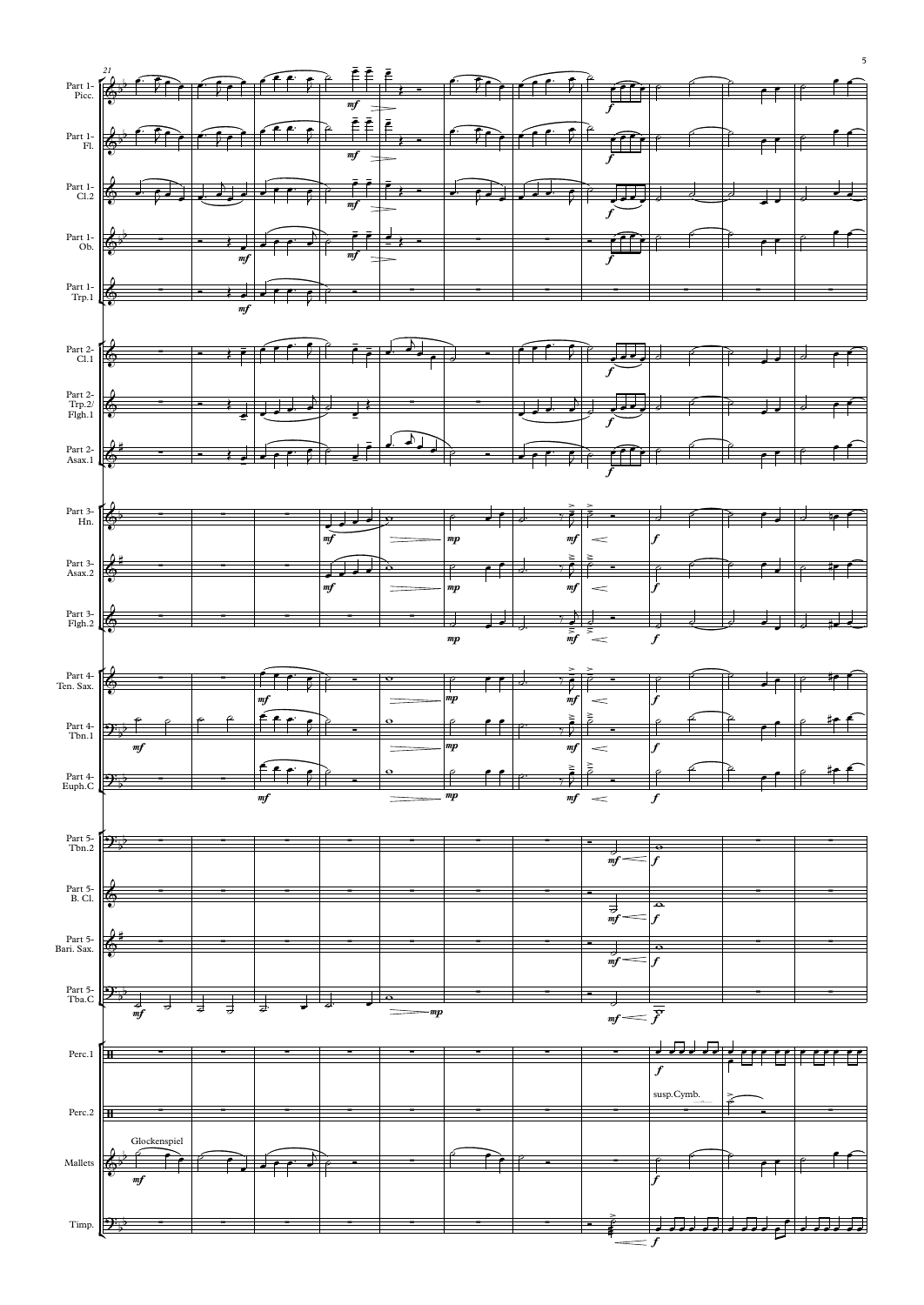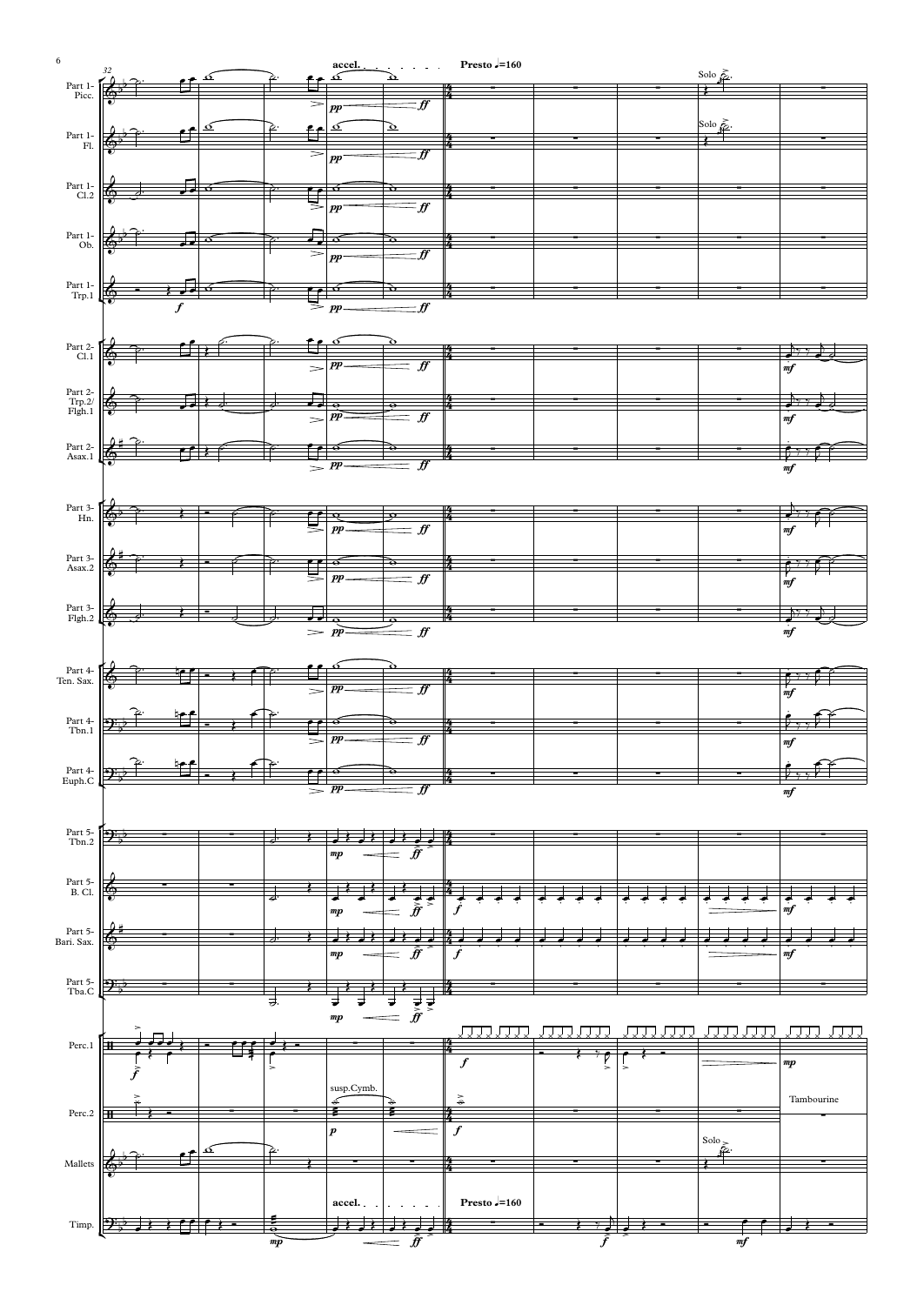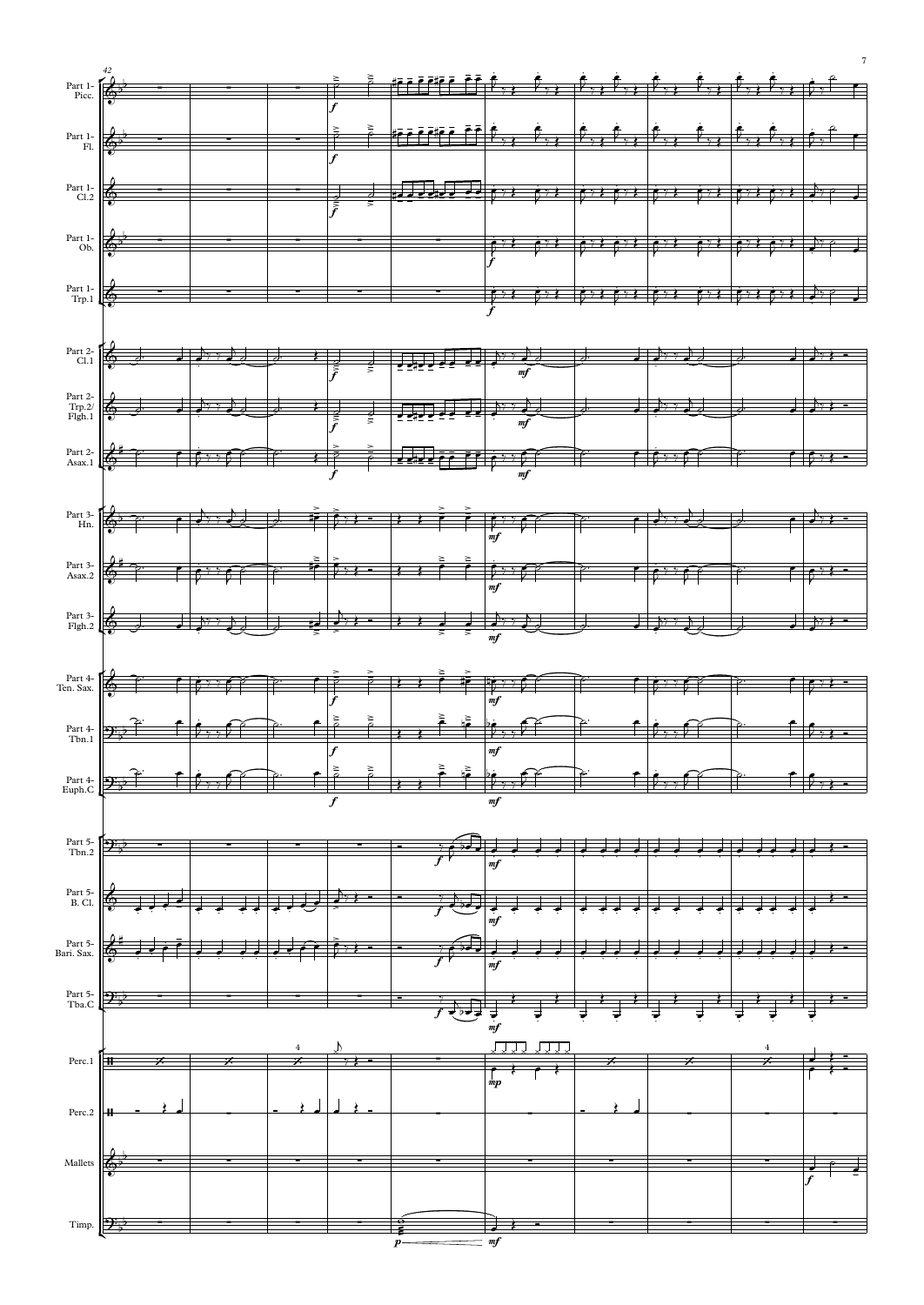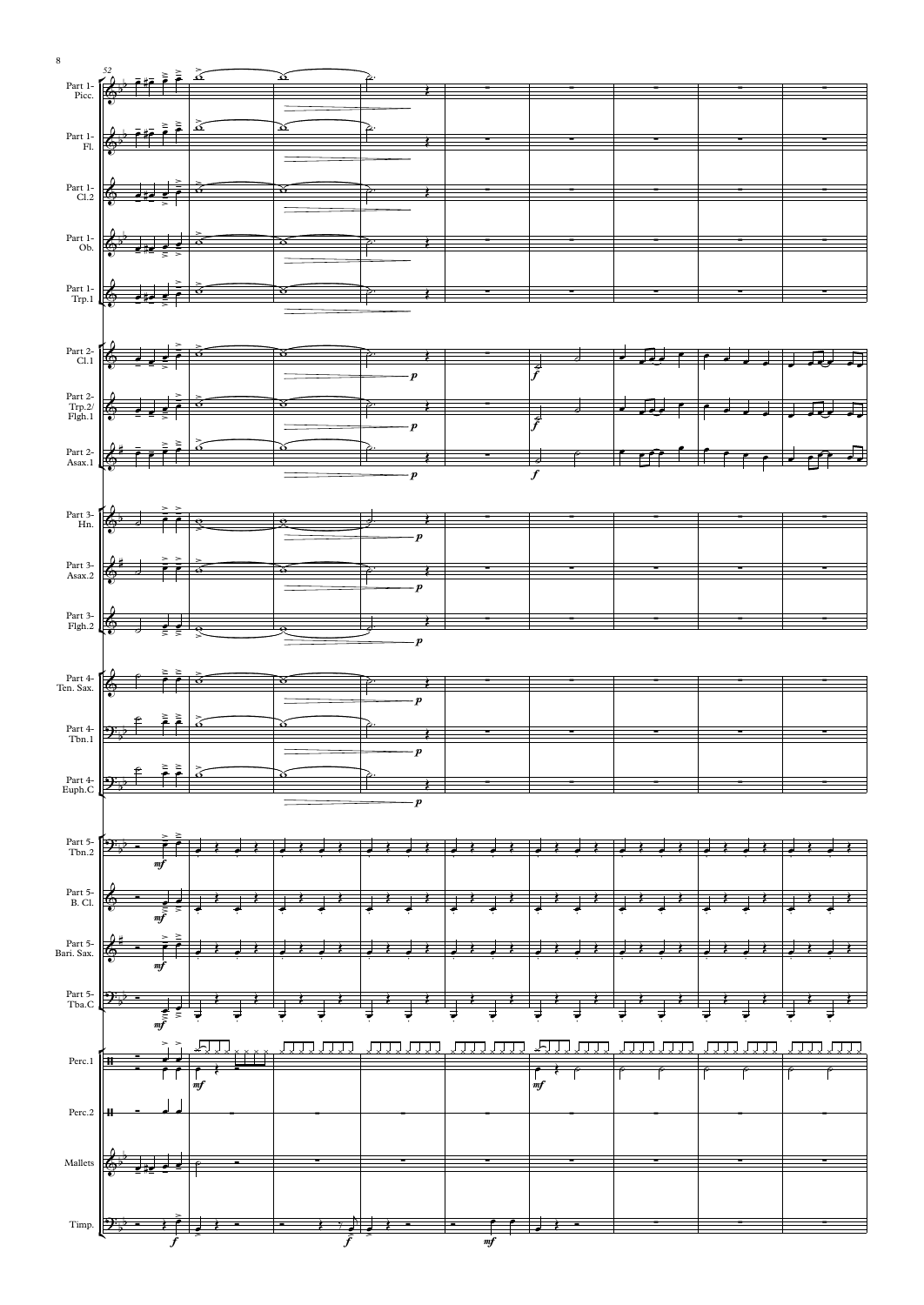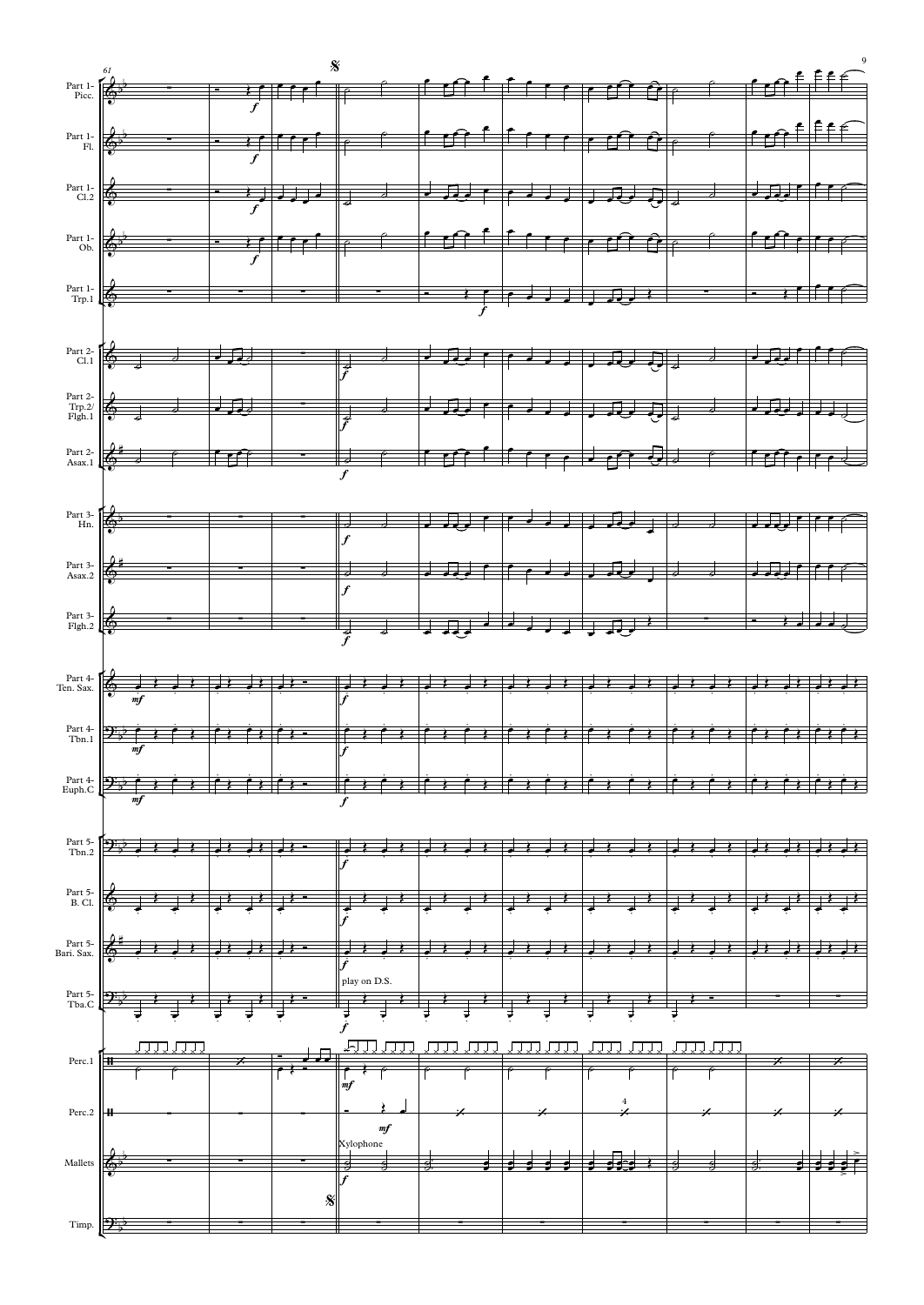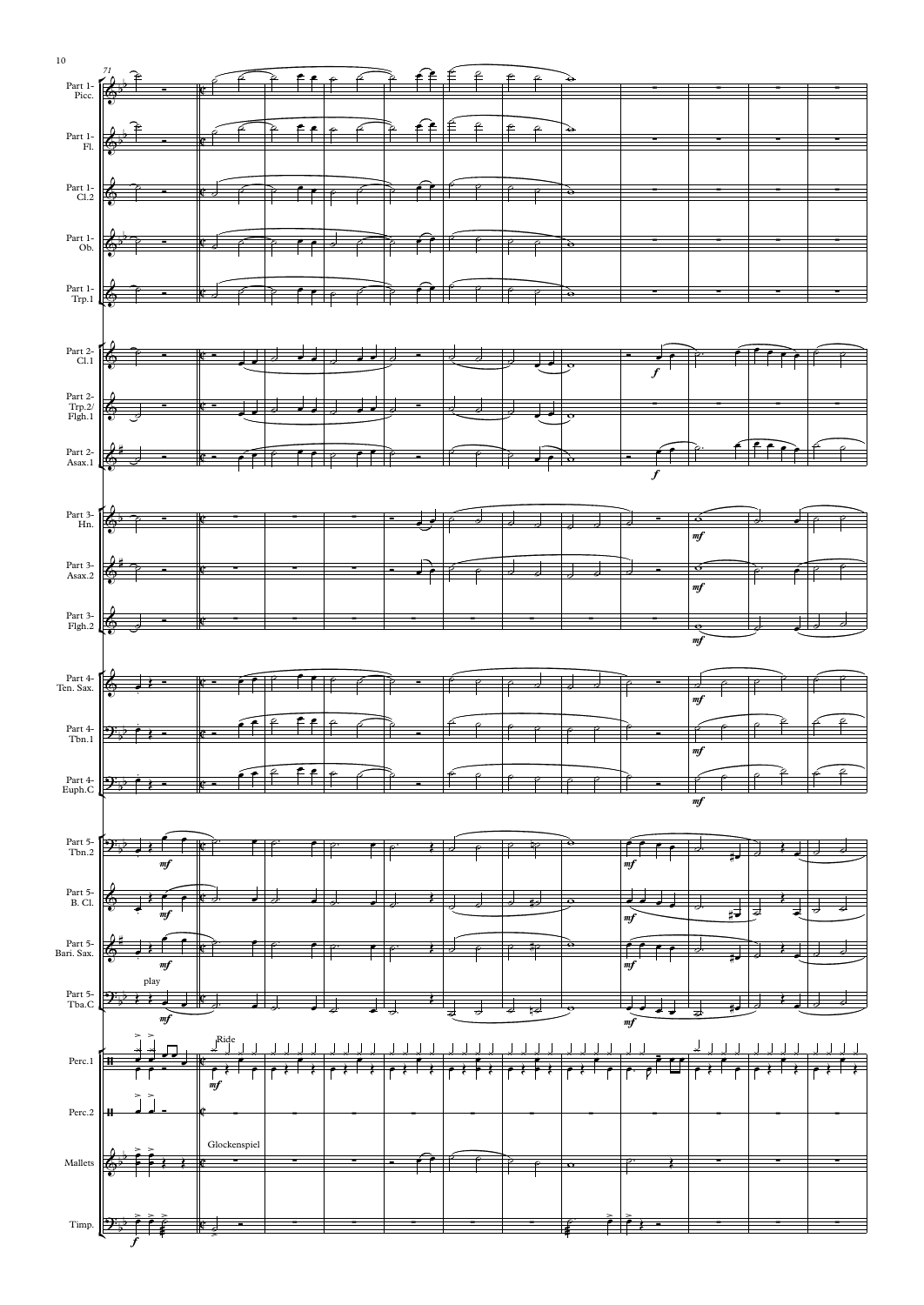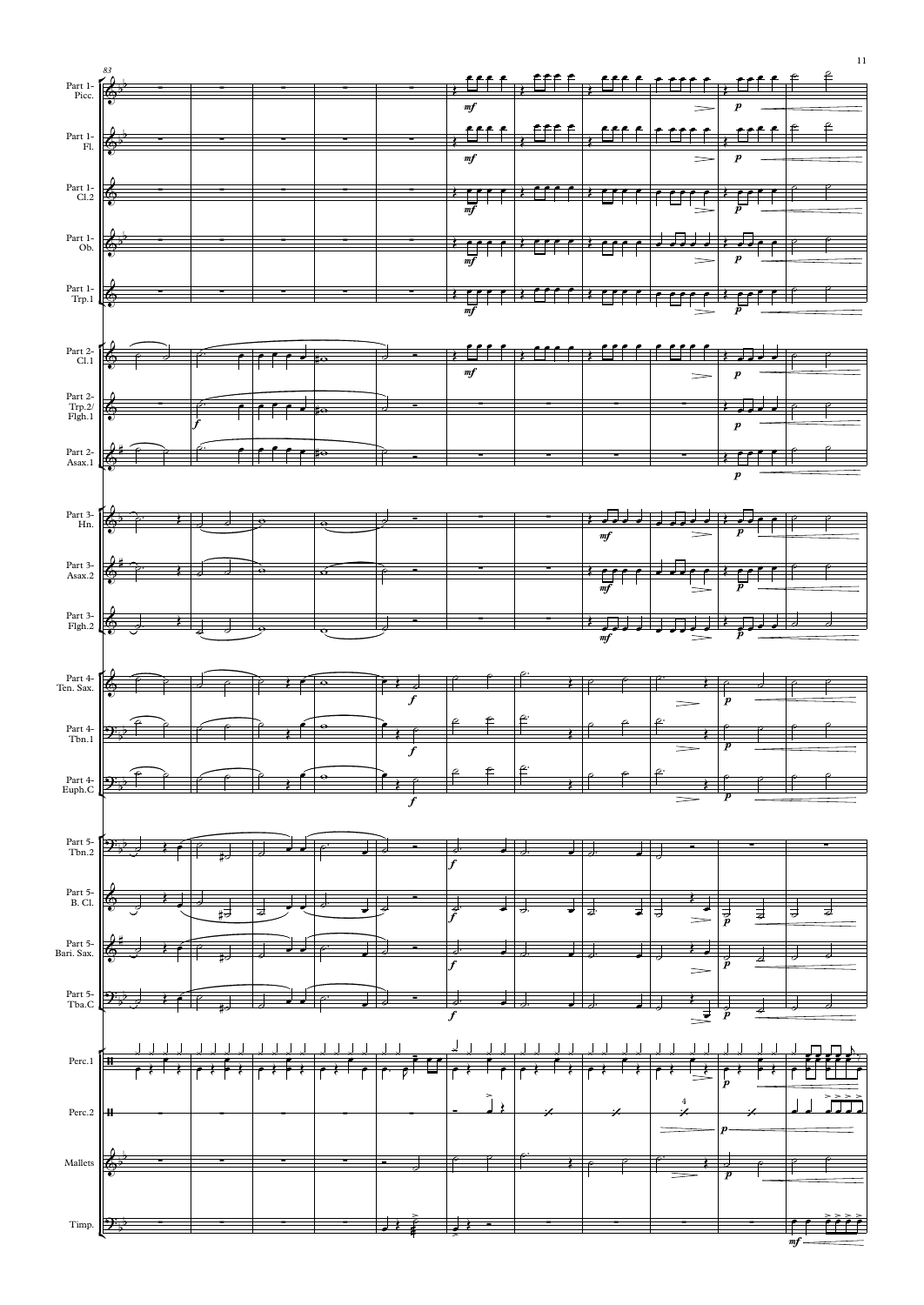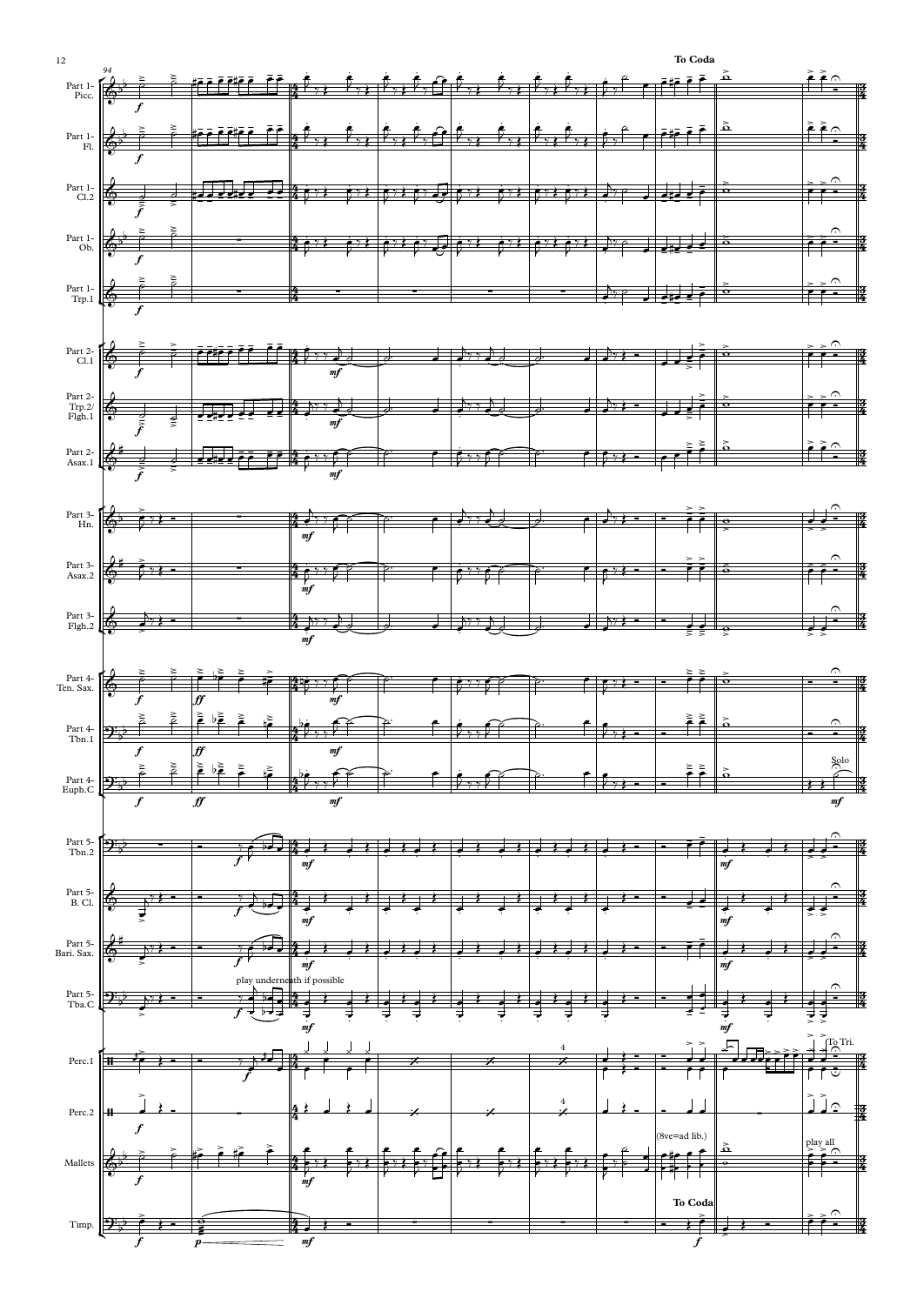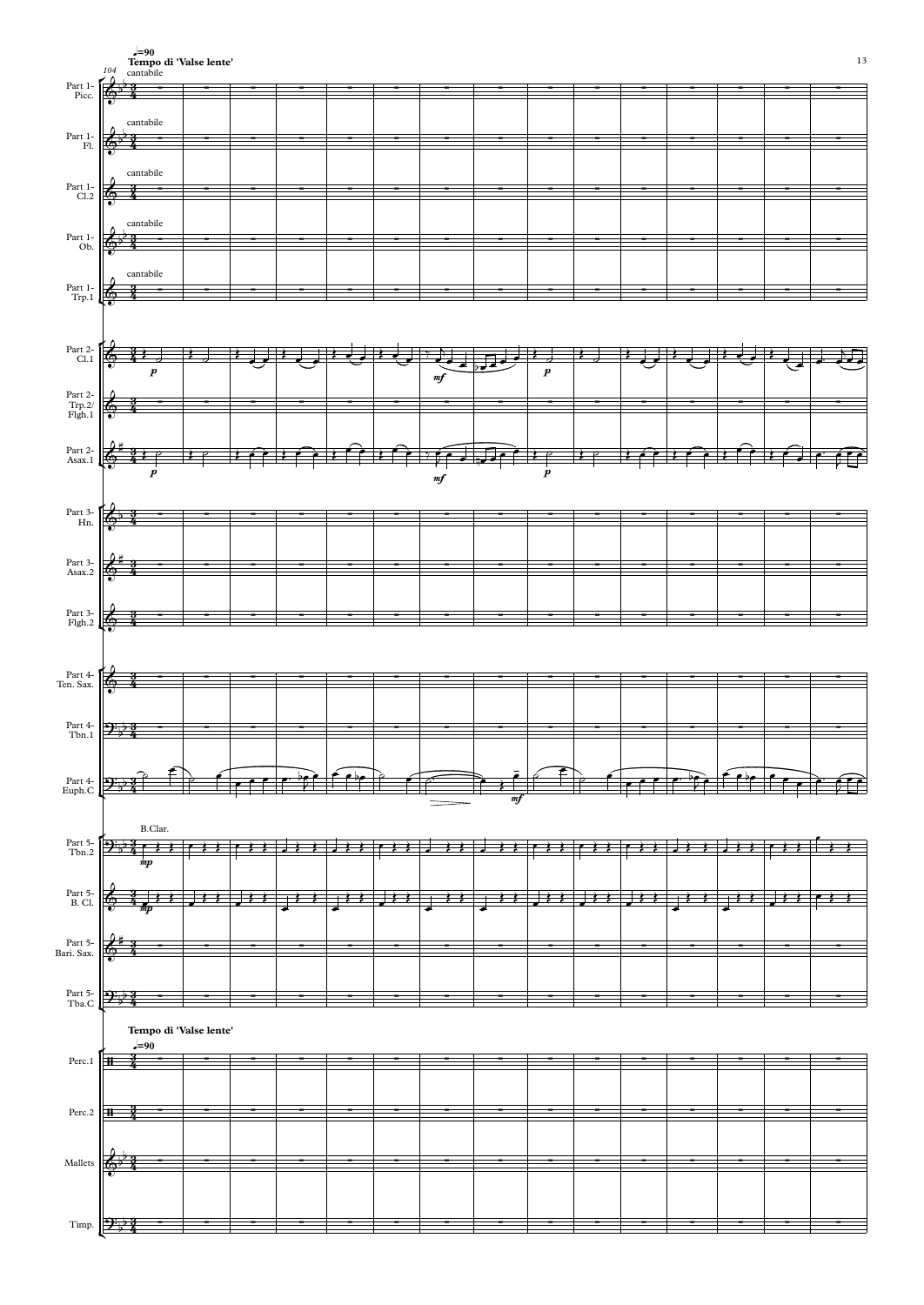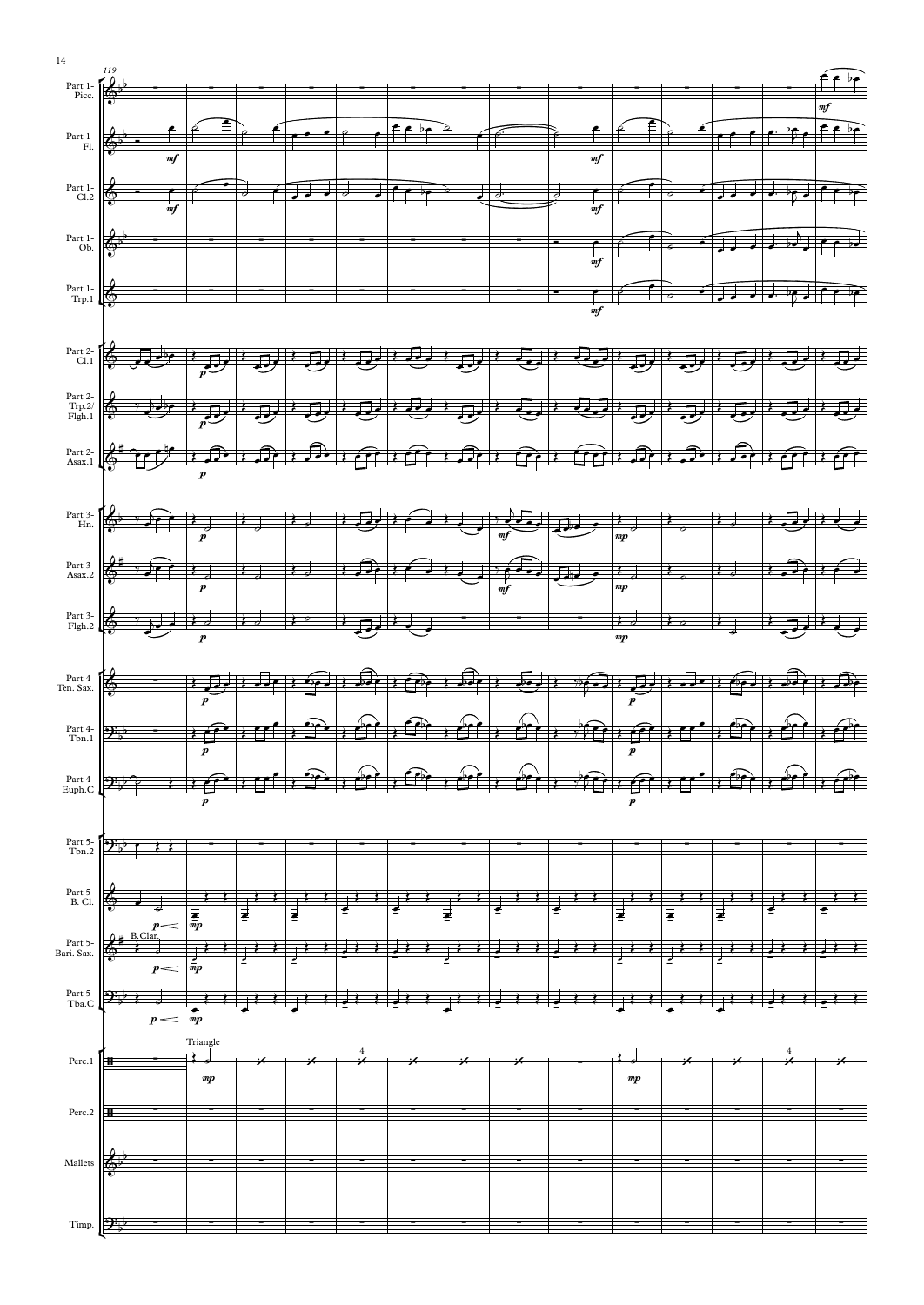